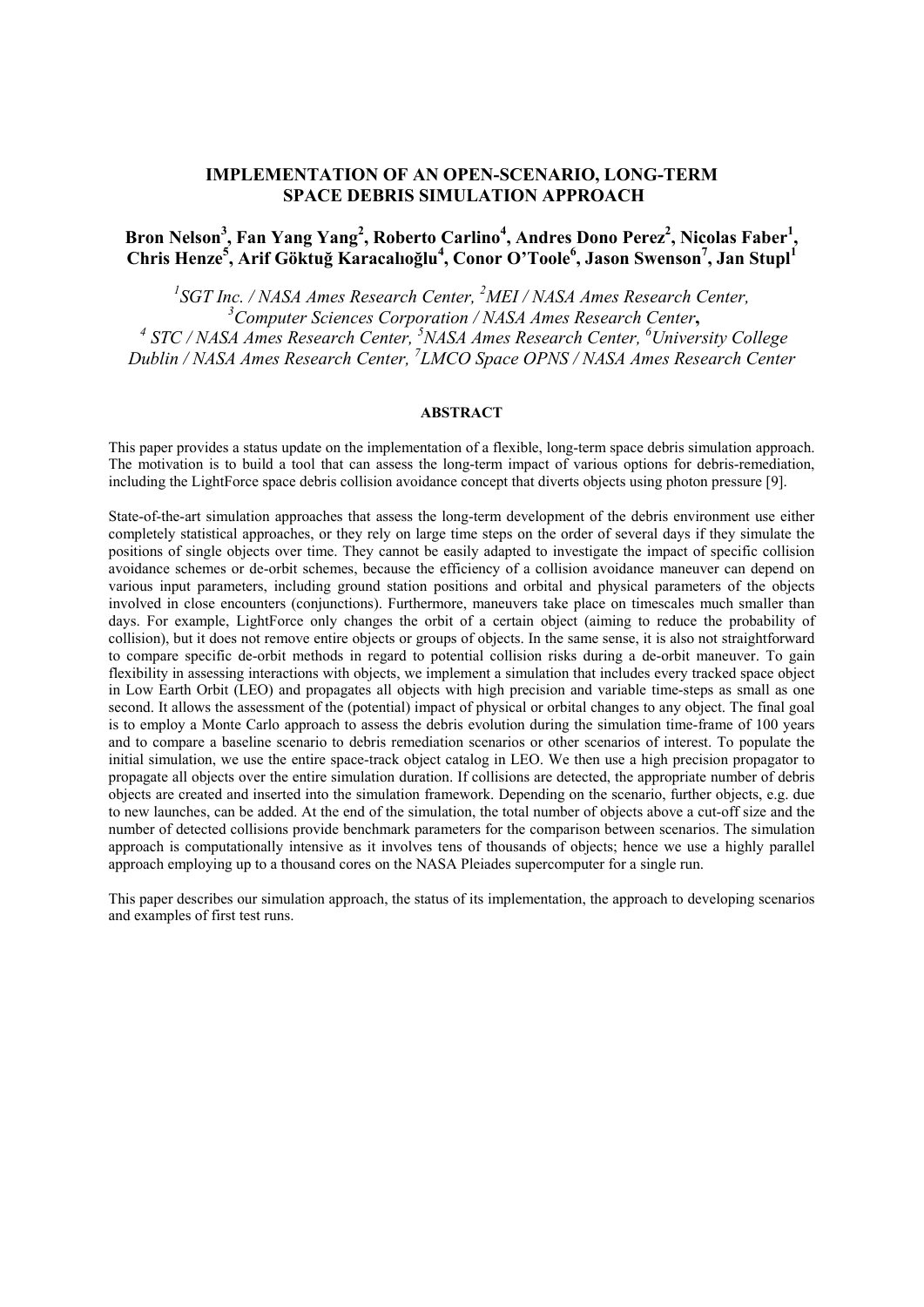#### **1. INTRODUCTION**

This paper describes our progress towards implementing a flexible, open-scenario and long-term space debris simulation framework. The goal of this effort is to produce a tool that can project the long-term development of the debris environment under various assumptions, e.g. scenarios that include debris mitigation and remediation approaches, as well as intentional collisions.

Space debris is a growing problem for active spacecraft. A 2010 study calculated cost increases for several representative model satellite constellations due to debris impact [1]. For the specific examples, replacement of satellites that are damaged or destroyed through collisions with debris would raise the cost of operating and maintaining by 4 to 14 percent, translating to hundreds of millions of dollars over the assumed operational period of 20 years. Long-term projections predict an increase in the debris population, leading to a further increase of risk and cost [2]. The increasing numbers are the result of new launches, spontaneous explosions, and fragmentations through collisions between space objects. The latter leads to a cascading effect that was originally predicted by Kessler [3] and was also confirmed in various other studies [4]. This Kessler cascade would increase the number of debris objects in orbit and increase the collision risk further, even if no more launches occur [2].

Various methods have been proposed to improve this situation, or at least stabilize the number of debris objects in orbit. In order to classify these methods, the first distinction is between debris mitigation and remediation. In the space debris community, the term mitigation includes activities that fall under more responsible behavior, e.g. preventing accidental explosions and de-orbiting spacecraft at the end of their mission. Activities grouped under the term remediation deal with actively engaging existing debris objects. One class of remediation methods focuses on the active removal of a number of heavy debris objects from orbit. As they are potential sources of additional debris, their active removal can help stabilize the number of debris objects, as shown in simulations. The second class of remediation activities are active, externally induced collision avoidance measures, where debris trajectories are influenced just in time to avoid collisions [5]. Just in time collision avoidance has the potential to be both of shortterm and long-term use: on the one hand, such a capability can be used to protect active spacecraft; on the other hand, each avoided collision reduces the number of additional debris objects created.

Some specific methods for active debris removal include debris removal by sending disposal spacecraft to grab objects and de-orbit them, or attaching electrodynamic tethers to debris objects and using the Earth's magnetic field to induce a force that slows debris and leads to deorbit. Methods for active, externally-induced collision avoidance include: deploying drag-enhancing mist along the debris trajectory, or the LightForce method that our group has been investigating extensively [6,7,8,9]. LightForce uses photon pressure from ground-based lasers to modify the intrack velocity of space objects. The idea is to apply LightForce in reaction to conjunction warnings and ensure that both objects involved in a potential collision do not appear in the same place at the same time.

Assessing the utility and efficiency of a specific remediation method on long time scales is not straightforward. The state-of-the-art simulation tool is NASA LEGEND [10,11]. Within a Monte Carlo framework, LEGEND propagates every object over a 10cm size cutoff, using large time steps of several days (the default is 5) [11]. In between these time steps, a statistical evaluation returns the probability of a collision event which then leads to a random decision whether to insert new fragments into the model. Over multiple Monte Carlo runs, this approach provides an average projection of the future debris environment. Investigating active debris removal (ADR) in this framework is comparably easier than collision avoidance methods, because for ADR a given group of objects is removed from the environment at a given time. Investigating collision avoidance, however, is more complicated. Whether a specific collision avoidance engagement is successful or not will depend on the specifics of each close encounter between objects (a conjunction). For example, success of a LightForce engagement will depend on the masses of the objects involved, their orbits, position of laser ground stations and ground station capabilities. The probability of success will depend on these and other inputs that cannot be easily derived and hence cannot easily be introduced into a tool like LEGEND that uses time steps that are orders of magnitude larger than the actual engagement.

Motivated by our research of the LightForce collision-avoidance scheme and promising results on the 85% fraction of conjunctions that can be mitigated in the short term [9], we decided to work towards a long-term debris simulation tool that uses time steps on the order of seconds and hence is flexible enough to assess various debris remediation schemes, including just-in-time collision avoidance, and can also assess other events and scenarios of interest. The following sections describe our simulation approach, the current status of implementation (including examples of outputs), and list the planned next steps.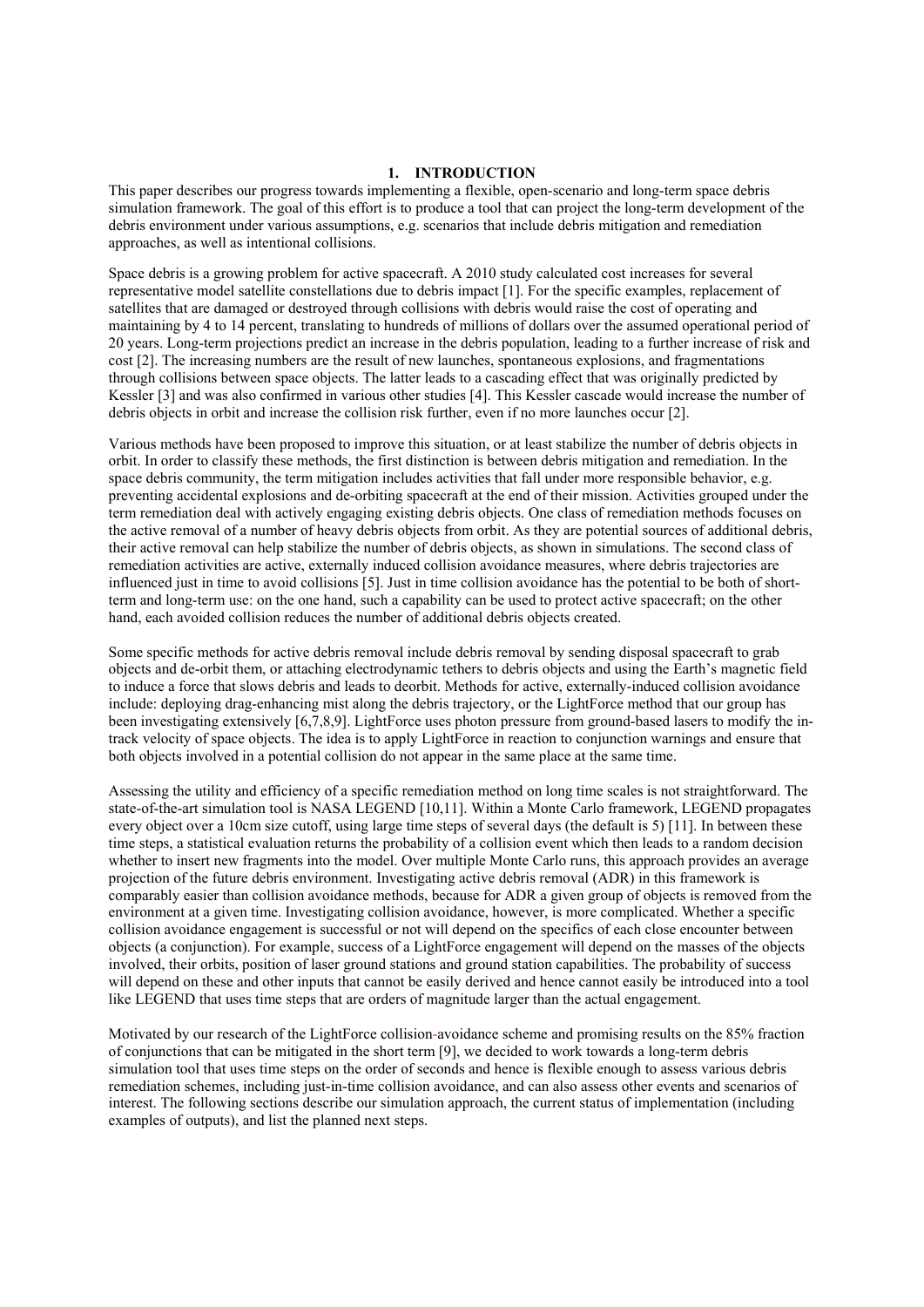## **2. SIMULATION APPROACH**

## **2.1 Introduction and general overview of the simulation approach**

This section outlines the planned implementation of our tool. We start with the general approach and then describe the details of the physics and numerical implementation, as well as the approach to data analysis.

The main challenge for long-term debris projections is that single events can determine the state of the entire environment. For example, combined, the destruction of the Chinese Fengyun spacecraft in 2007 and the 2009 collision between Iridium 33 and COSMOS 2251 doubled the population of fragmentation debris in orbit. While the first event was probably intentional, the second was one out of tens of thousands of close encounters (conjunctions) between objects that occur during a year. The simulation of each event is of a highly statistical nature, as minimal changes in initial positions and velocities of space objects, as well as changes in external forces, lead to significant changes in future positions that are several orders of magnitude larger than the object sizes. Similarly, changes in position on the order of the object size influence the likelihood of a collision. Hence, a Monte Carlo approach is needed to produce a projection of a likely future, randomizing initial object states, as it is done in LEGEND.

In order to gain the capability to assess the effect of arbitrary changes to individual space objects onto the environment, we choose a simulation approach where every object's position and velocity are simulated over time in high resolution (on the order of seconds, not days). Nikolaev et al. coined this as a *brute force* approach when they implemented a similar approach [12]. This gives the ability to manipulate arbitrary objects as needed to simulate collision-avoidance engagements, and also gives further options to simulate other scenarios, e.g. the deployment of drag devices or de-orbit maneuvers. Since these events happen on a timescale of seconds, this approach is computationally intensive, but allows high precision and maximum flexibility to simulate various engagements and events. In addition, the code needs to track and assess all conjunctions (close encounters between objects). In the case of collisions, new objects are inserted into the simulation. If objects decay into the Earth's atmosphere they are removed. New launches are added at the appropriate time.

The described work is an extension of the simulation software that was developed for the LightForce efficiency assessment described in 2013 and 2014 AMOS papers [8, 9]. The following summarizes the approach described in these papers, focusing on the changes in the current software.

# **2.2 Physics and numerical implementation**

## Propagation of space objects

The simulation framework is initialized by reading in a list of object data, consisting of area-to-mass ratio, area, drag coefficient, and the object state vector (position and velocity) at a specific time. Future positions and velocities are calculated using a high-precision propagator. The scheme used by the propagator for the numerical integration is a 4th/5th order Runge-Kutta scheme with variable time step [13,14]. The forces taken into account during the propagation include Earth's gravitational field, the gravitational perturbations from the Moon and the Sun, atmospheric drag, and the solar radiation pressure. Space weather and planetary ephemerides are fed into the model via input files, as described in section 3.2.4 (scenario development). The numerical implementation is built around the NAIF SPICE Toolkit [15] and the physical model used for each force is referenced in Table 1. We validated our propagator against STK's HPOP, an industry standard. The propagator is configured to dynamically adjust its integration time steps to maintain a specified relative error tolerance. That means that the propagator is "running free", producing a new position/velocity point for an object whenever it is appropriate. These calculations are done in parallel on multiple processors.

| Force                           | <b>Numerical implementation</b>                         | Reference          |
|---------------------------------|---------------------------------------------------------|--------------------|
| Earth's Gravitational Field     | Earth Gravitational Model 1996 (EGM96)                  | $[16]$             |
| Luni-Solar Perturbations        | NASA JPL Planetary Ephemerides                          | 17                 |
| Atmospheric Drag                | NRL-MSISE-00 model                                      | $\lceil 18 \rceil$ |
| <b>Solar Radiation Pressure</b> | Debris modeled as a sphere, eclipses taken into account | [19]               |
| <b>Laser Radiation Pressure</b> | In-house model                                          | 6                  |

Table 1: Forces taken into account in the dynamical modeling of the debris and the models used for their numerical implementation.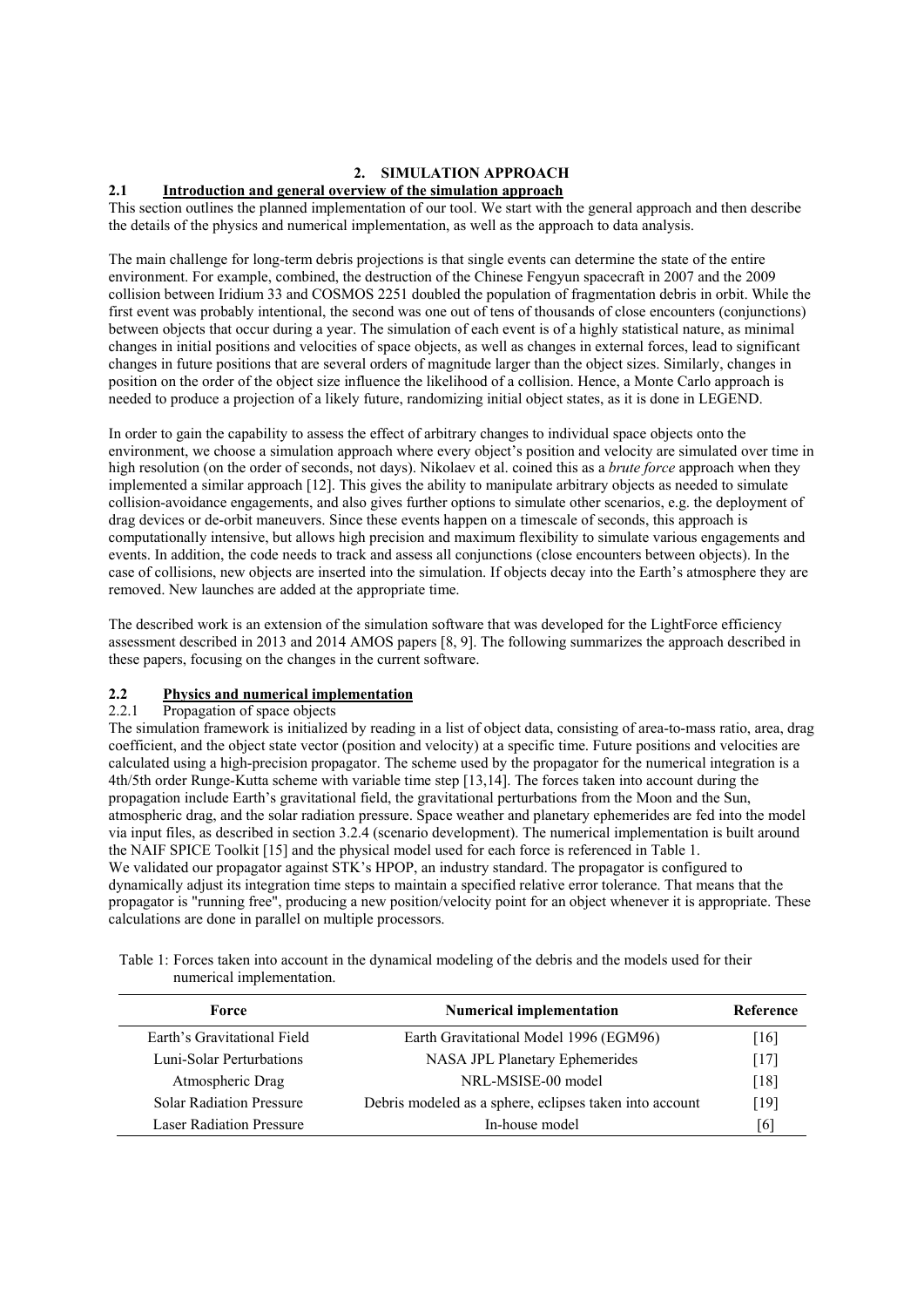In addition to standard propagation in a gravity field with atmospheric drag, the propagator can add additional forces. For example, LightForce is already implemented and can be activated as needed for a specific scenario. LightForce adds photon pressure from a laser ground station, whenever access is available, and the additional force is able to reduce the probability of an upcoming collision. For future revisions of the software, one could force the propagator to follow a predefined trajectory for an object, e.g. to implement specific de-orbit maneuvers or foul play. Another option to be implemented is the capability to change object properties at given times, e.g. to account for the deployment of drag-enhancing devices at the end of a spacecraft's mission.

To simulate collisions, spontaneous explosions, and new launches, there is a requirement to add and delete objects dynamically during an ongoing simulation run. The simulation framework is designed to allow for addition and deletion of objects that either occur at a certain time as defined by input files, or internally. Internal deletions happen when objects deorbit below a cut-off altitude, or when explosions or collisions occur. Spontaneous explosions are triggered randomly, as described in section 3.2.3. The original object will be deleted and replaced by a debris cloud predicted by the NASA standard breakup model (see section 2.2.3 for details). The same approach for object deletion and creation is taken for object fragmentations that are caused by collisions between objects.

#### 2.2.2 Conjunction analysis

In order to detect collisions in the simulation, the code performs an all-on-all conjunction analyses. That means, object positions are checked against each other as time progresses. The analysis time-step size determines the time interval that the code is checking for conjunctions and is independent of the propagator time-steps, which differ for each object. During each analysis time step, the propagator produces a limited time series of state vectors for each object, referred to as anchor points. With the anchor points in hand, each CPU core uses spline interpolation to determine the position of all objects for the beginning of the current time-step of the conjunction analysis. These positions are then sorted along one axis of the coordinate frame. The code then does collision detection. Each core assigns itself a subset of the objects, and decides if an object might possibly interact with some other object during the current time step. If that is the case, the distance at the time of closest approach is calculated.

To calculate both the distance and the time of closest approach we use an algorithm that uses spline interpolation between the state vectors of the two objects at times  $t_1$  and  $t_2$  [19, p. 919-937]. Acquiring these state vectors is not trivial: As the propagator is using variable time steps, the high-precision anchor points appear at different times for each object (see figure 1). It is extremely unlikely that the propagator produces anchor points for the same times. Hence we use the last anchor point outside the time step of interest to choose  $t<sub>1</sub>$ . That state vector could either belong to the first or second object. We then generate the state vector of the second object at  $t_1$  using spline interpolation. For t<sub>2</sub>, we chose an existing anchor point as well. The state vector of the second object at t<sub>2</sub> is determined by spline interpolation again. The resulting four state vectors (two for each object) are used to determine the time of closest approach, the miss distance and state vectors at that time. The code also returns the probability of collision, using covariances that can be provided by the input files. As all related calculations are computationally expensive, the code first uses a couple of simple tests to try and (cheaply) eliminate the possibility that the two objects could interact during the investigated time step.

Note that the method for producing the  $t_1$  and  $t_2$  state vectors is independent of the size of the analysis time-step, depending only on the anchor points produced by the propagator. This enables the simulation to dynamically vary the size of an analysis time-step for optimal speed, yet still maintain exact bitwise reproducibility.



**Figure 1:** High precision state vectors produced by the propagator (anchor points) and interpolated state vectors during conjunction analysis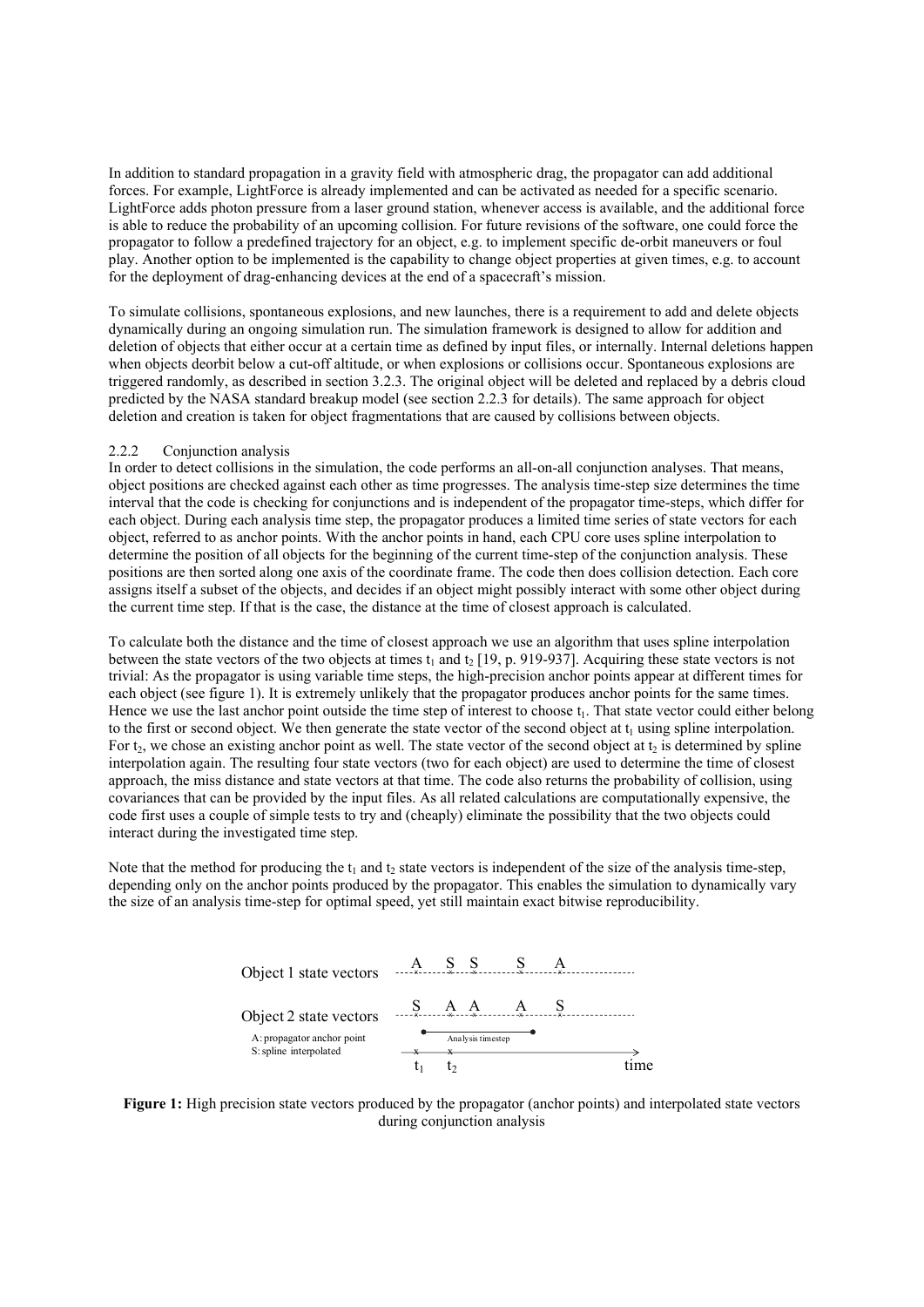## 2.2.3 Fragmentation through Collisions and Explosions

Fragmentation can occur either through spontaneous explosions or collisions. The process of randomly triggering explosions is dependent on the input scenario, as described in section 3.2.3. To trigger collision fragmentation, we use the (miss) distance between objects at time of closest approach as the final benchmark to decide whether a collision has occurred. If the distance is closer than the combined object radii, fragmentation is initiated. This method is the same as used by Nikolaev [12]. It has the advantage that it is independent of state covariances, which might not be accurate. While (even with perfect initial states) the propagator is not able to predict an object position with an accuracy that is comparable to the object size, this method still gives reasonable results in combination with the Monte Carlo method, because uncertainties are modeled through the inherent randomness of the method [12].

The inserted debris clouds for both explosions and collisions are created using the approach outlined in the NASA EVOLVE 4.0 breakup model [20, 21]. We make the following three implementation choices: 1) EVOLVE provides area-to-mass distributions for fragments that are smaller than 8 cm and larger than 11 cm, but not between 8 cm and 11 cm. In order to close the gap we chose randomly between one of the two distributions. 2) Velocity change for the objects in the fragment cloud is assigned using the distributions given by EVOLVE. The direction of the velocity change is randomly assigned. 3) For explosions, we determine the number and size of pieces using a scaling factor S=1, which is valid for upper stages between 600-1000 kg.

## **2.3 Data products and analysis**

During a simulation run, all conjunctions above a user-definable probability of collision and miss distance threshold are tracked. The probability of collision [22] and the state vectors of the objects involved are stored. The simulation code also tracks the number of objects in orbit, divided by object class, i.e. debris, spacecraft and rocket bodies. New debris objects that are created during a simulation run are categorized by debris objects that are created by explosions and by collisions. In addition, state vectors of all objects involved in breakups are stored at the time of the breakup event. Finally, the simulation periodically stores state vectors of all objects with additional data including potential de-orbit time and the parent objects of newly created fragments.

The combined data products enable various analyses: On a global level, the development of object numbers over time gives insight into the development of populations and the influence of debris mitigation or remediation measures. The number of conjunctions gives a first insight into the development of collision risk. Tracking the probability of collision for each conjunction enables more sophisticated analyses, e.g. tracking the cumulative value. More detailed analyses for a class of spacecraft, a specific constellation or a specific spacecraft are possible as well, always comparing different scenarios or a different time frame in a specific scenario.

A Monte Carlo analysis of multiple simulation runs is the preferred method to gain information on simulation uncertainties. However, a single run does represent one possible future and can also provide insights in a specific scenario, e.g. the number of expected conjunctions given a specific population on orbit.

# **3. STATUS OF IMPLEMENTATION AND SCENARIO DEVELOPMENT**

## **3.1 Current status of software implementation**

The simulation framework is currently utilizing the NASA Ames Pleiades supercomputer. As of August 2015, the Pleiades supercomputer consists of a total of 207,501 cores, distributed over a mix of the following types of Intel Xeon processors: E5-2680v3 (Haswell), E5-2680v2 (Ivy Bridge), E5-2670 (Sandy Bridge), and X5670 (Westmere). The system is an SGI ICE cluster connected with InfiniBand in a dual-plane hypercube technology.

The software is implemented in C and C++ and uses the standard Message Passing Interface (MPI) for parallelization. Production of (high precision propagator) anchor points is done fully in parallel, with each MPI rank doing propagation on a subset of the satellites, and then exchanging the results with the other ranks. When complete, each MPI rank has the full set of information about every satellite. Conjunction analysis is conducted only partly in parallel, as described in section 2.2.2.

Currently, the software is ready to produce data of single runs. A Monte Carlo wrapper has not yet been implemented. The data shown in what follows thus represents "one possible future", but not an average projection with error bounds.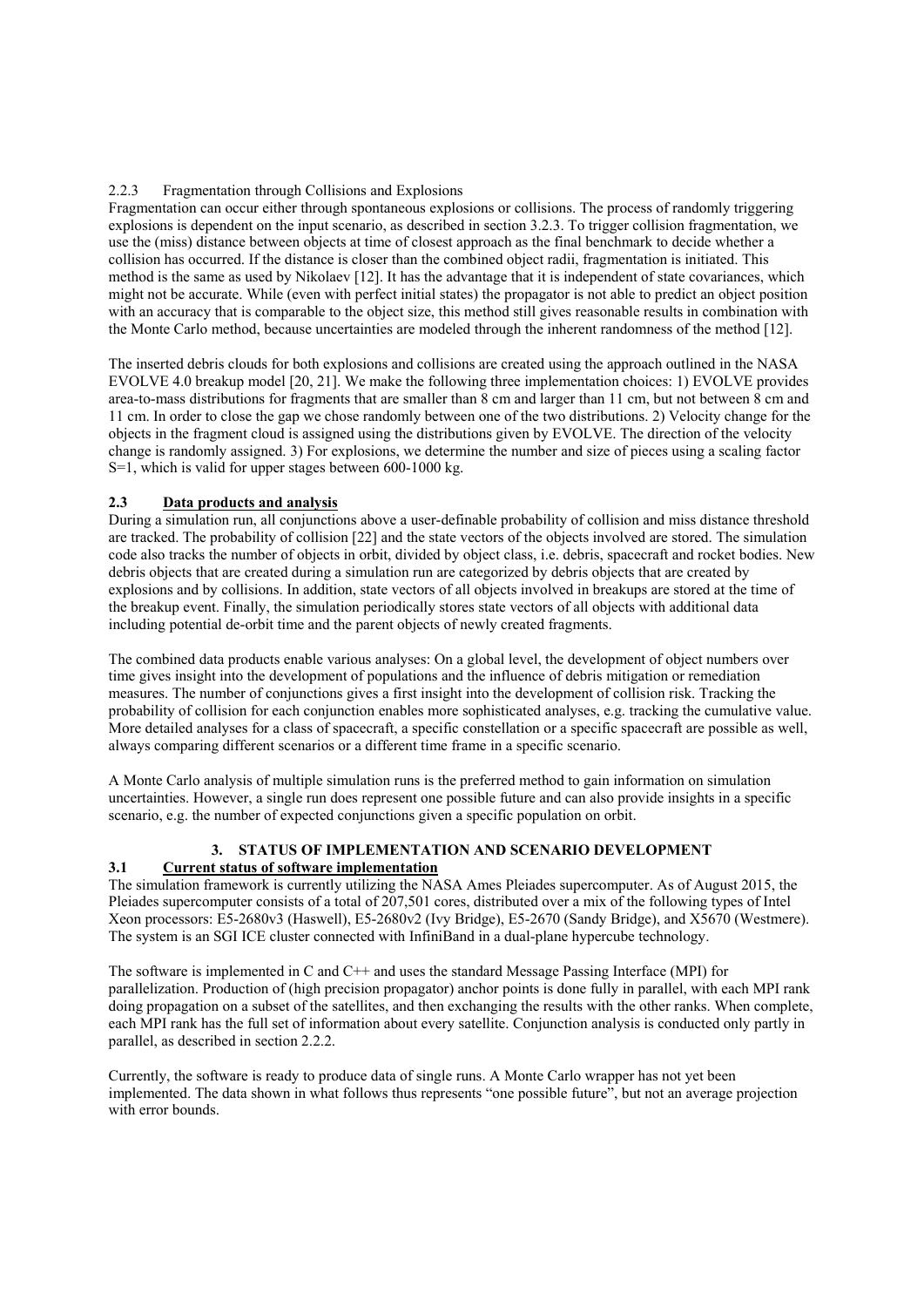# **3.2 Scenario development**

# 3.2.1 Initial population

The first step to develop a scenario is to generate a population of space objects at the beginning of the simulation period. The code accepts a list of objects that includes object state (position and velocity), area-to-mass ratios, area, ballistic coefficient and reflectivity, the state covariance and the epoch for that data. For statistical purposes, we also provide the object type (rocket body, spacecraft or debris).

To create that list we are currently using the following four step process:

- 1) **Create object population from TLEs:** For a given date (in this case June 15, 2015) we utilize the publicly available two-line element (TLE) orbital data from the Joint Space Operations Center (JSpOC) and select all objects with a perigee below 1800 km [23]. For each object the catalog provides a unique identifier, the object type and the orbital elements at a given epoch. Unfortunately, the catalogue does not directly provide an area-to-mass ratio. Also, single TLEs are error prone and have limited accuracy. To improve the quality, we use least-squares fitting of TLE data as described by Levit and Marshall [24] to obtain an improved state vector, an area-to-mass ratio guess and a covariance uncertainty matrix. The method is described in more detail in [8]. Out of 12725 records for objects in LEO, a successful fit was provided for 10256 objects. For the remaining objects we use a direct translation from TLE to state vector and assign a covariance matrix corresponding to the average covariance of the successfully fitted objects.
- 2) **Correct area-to-mass ratio:** The area-to-mass ratio guesses from step 1 are not accurate enough to result in reasonable object life times for approximately 30% of the objects. To increase the accuracy of the areato-mass ratio over the method described in [8], we use a list of area-to-mass ratios provided by our colleague Wang Ting (Princeton). He uses on average 500 TLEs to determine the area-to-mass ratio through fitting the semi-major axis decay of an object and also provides an RMS error of that fit. From his list, we removed 275 entries where the relative RMS error of the fit is larger than one, as well as 113 entries for negative area-to-mass ratios, the latter indicating maneuverable spacecraft. In total, we can match 11050 objects from the 12725 objects from step 1. Out of the remaining 1675, we provide values for about 70 of the 113 maneuvering spacecraft from a 2008 snapshot of ESA DISCOS data [25], using the average between the provided minimum and maximum area and the mass at beginning of life. For the rest we draw random area-to-mass ratios from objects belonging to the same class (rocket body, spacecraft or debris) as the object with the missing data. For example, for each spacecraft with unknown area-to-mass ratio we assign the area-to-mass ratio of a random spacecraft with known data. Using that approach we preserve the original area-to-mass distributions.
- 3) **Translate RCS to area:** The cross-sectional areas of the objects are assigned using radar cross-sections (RCS) in a first step. Space-track provided that data until July 2014. We convert RCS to a physical crosssection using the method given in [26]. After July 2014, space-track has been providing only classifications into "small", "medium" and "large" RCS. These groups correspond to defined RCS bins. For all new objects with only classifications but no specific RCS data, we draw one existing RCS out of the appropriate group of "small", "medium" and "large" objects, and translate that to a physical size.
- 4) **Correct area for intact objects:** The method described in [26] to translate RCS to physical size was developed for debris (using samples from hypervelocity impacts) and is not necessarily accurate for intact spacecraft and rocket bodies. Hence we replace the cross section for intacts with data from the 2008 DISCOS snapshot [25]. We find matching data for 2416 out of 3481 entries for rocket bodies and spacecraft. We translate the average dimension into an area, only omitting the IMAGE and Picosat  $1\&2$ spacecraft. IMAGE is equipped with 4 250m radial antennas, which would translate into an unrealistic area. Picosat 1&2 are tethered. If no data is available, we keep the data derived from RCS data.

For ballistic coefficient we assign 2.2 and 1 for reflectivity. Future work would include incorporating updated DISCOS data, as well as other available data for known objects.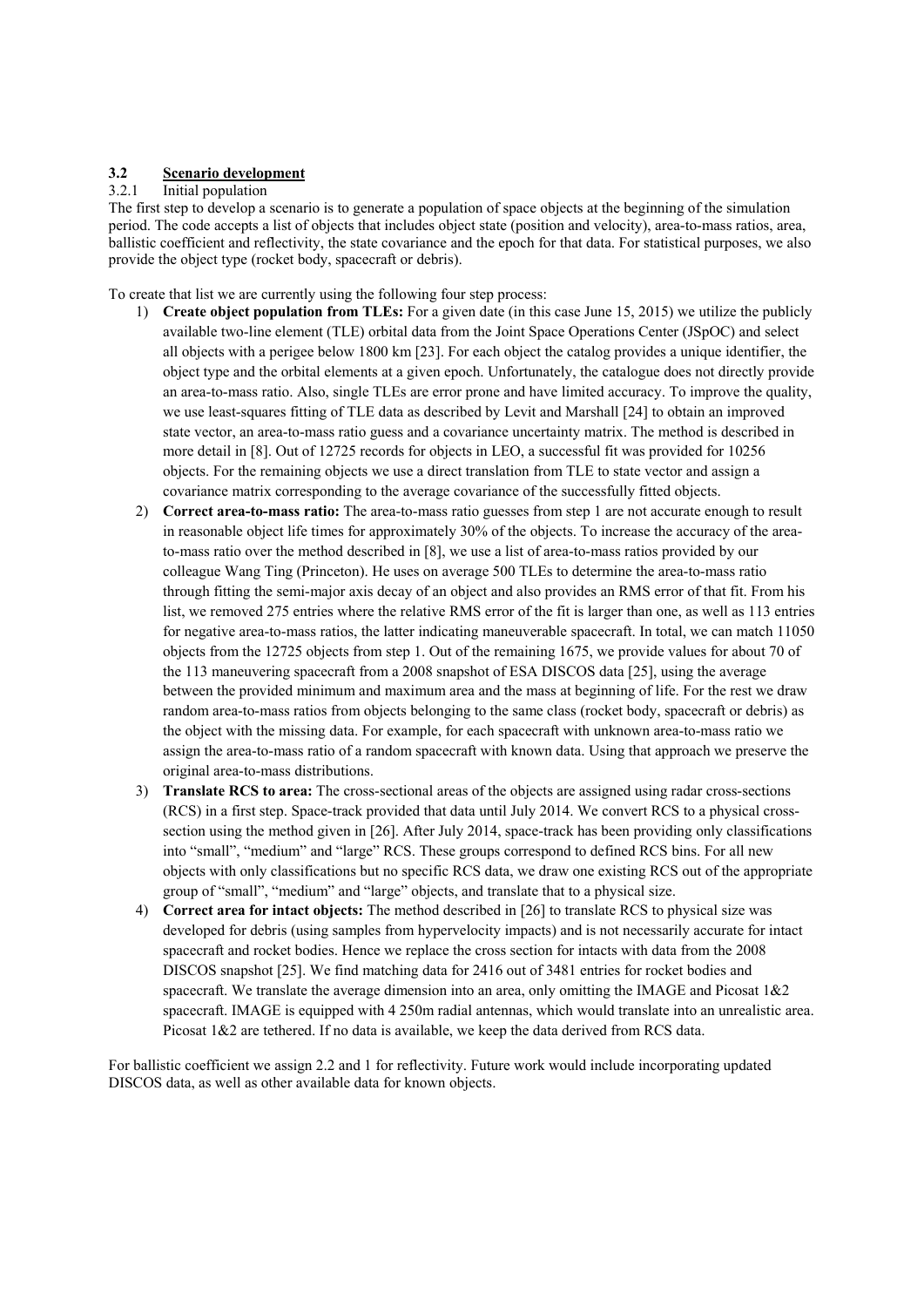#### 3.2.2 Future launches

On top of the current population of objects, future launches will put additional rocket bodies and spacecraft into orbit. The code accepts a list for future launches that is mostly identical to the one provided for the initial population. Instead of the epoch time for the fit, this file provides a date and time that specifies when the object is to appear in the simulation.

There are several options to create a future launch scenario. The simplest option is to set future launches to zero. A common practice for long-term space debris simulations to define a period of time (e.g. the last 10 years before the start of the simulation) and use the list of objects launched within this period recurrently as a forecast until the end of the simulation period. Although this method may provide reasonable future scenarios in a stable environment, the current satellite market is going through a transformation where commercial "new space" companies have started to dominate the numbers of newly launched spacecraft. We chose to develop a scenario based on the assumption that these new companies thrive.

To develop an optimistic "new space" scenario, we systematically gather available data on future launches and collect it in a database. We aim to build a database that covers all the publicly available launch related information regarding the companies which intend to launch satellites into Low Earth Orbit (LEO) between 2015-2030. These companies/constellations include, but are not limited to, Blacksky, CICERO, EROS, Landmapper, Leosat, Northstar, O3b, OmniEarth, OneWeb, Orbcomm, OuterNet, PlanetIQ, Planet Labs, Radarsat, RapidEye Next Generation, Sentinel, Skybox, SpaceX, and Spire. Data is gathered either through direct contact with the company or from online resources (i.e. company press releases, published interviews). Information collected includes statements on the number of launches for each year between 2015-2030, information on the number of orbital planes the constellation will be distributed to, as well as apogee, perigee, inclination, spacecraft mass and area. Whenever data are not available, estimations were made considering the constellation's purpose and company's previous missions, if any. The database also takes into account possible newcomers into commercial earth observation and telecommunication markets as well as the replenishment launches of the current and upcoming constellations. Figure 9 below shows a summary graph generated from that information for the time between 2015-2030.

Launched rocket bodies are strongly correlated to the number of spacecraft. However, another trend is that more spacecraft are being carried as secondary payloads or are deployed from the International Space Station. Therefore we decided to use the historical positive-sloped trend for launched rocket bodies as a baseline and add approximately 30 launches per year on top of that baseline starting from 2017, to account for the new constellations. Not all of these rocket bodies decay naturally. Our analysis of the online satellite catalog (SATCAT) data [23] shows that between 2007-2015 around 25% of the upper stages in LEO decayed within the first 10 days after their launch date.



**Figure 2:** Optimistic "New Space" spacecraft launch scenario data built on compiled data on announced satellite launches to LEO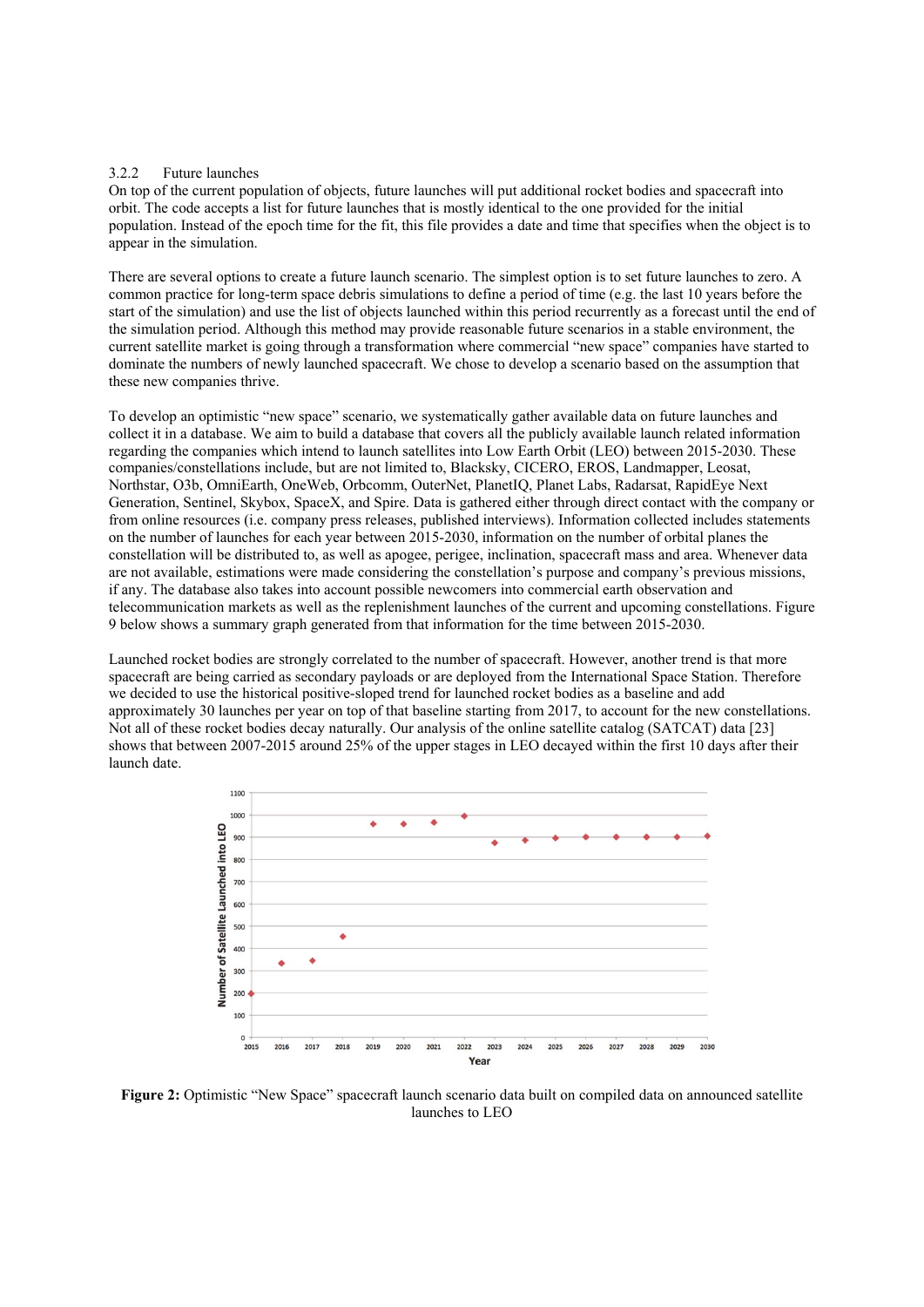Assuming a positive trend, with more strict rules and potential use of reusable launchers; we build the scenario around an assumption that 30% are de-orbited and 70% of rocket bodies naturally decay. The total number is plotted in figure 3. The apogee, perigee, and inclination data for these objects were estimated in correlation with the information gathered on announced spacecraft launches and the historical trends. For modeling 2030 onward, available information is increasingly sparse. Therefore we chose to build the scenario extrapolating the 2015-2030 data on yearly basis.

The compiled list of predictions for satellites and rocket bodies with their annual number estimates, as well as their apogee, perigee, inclination, mass, and area information needs to be transformed into an input file for the orbit propagator. An automated script was built to pull the necessary parameters from the launch database and convert them into a suitable format for the simulation.

The script converts the estimated Keplerian elements of each object into Cartesian position and velocity state vectors at the predicted launch epoch. The database does not provide details on the orbits, hence, the argument of periapsis, eccentricity, true anomaly and Right Ascension of the Ascending Node (RAAN) were assigned randomly using uniform distributions within the domains of each element. For Sun-Synchronous orbits, the script calculates the required inclination depending on the altitude and eccentricity of the object.

Launch epoch dates were assigned randomly within the launch year for each constellation from the database. The approach assigned a maximum of 15 objects for the same launch. Additional parameters, i.e. area-to-mass ratios, drag coefficient and reflectivity are assigned to each object according to their physical specifications. The positional covariance matrix was set to an average for all new objects. In order to calculate this average, the full set of objects from the June 2015 initial population is used.

#### 3.2.3 Spontaneous on orbit explosions

Another source of orbital debris is spontaneous in-orbit explosions. In order to set a probability for those events, we evaluate the list of explosions given in the 14th edition of NASA's "History of On-Orbit Satellite Fragmentations" report [27]. On a yearly basis, this comprehensive list is correlated with the number of objects on orbit to obtain a measure for the probability of such an explosion. Figure 4 shows a general trend to a lesser probability of explosion per object over time for both rocket bodies and spacecraft. The x-axis shows the time in 5-year blocks, where the first period refers to the slot between 1963-1967, the second to 1968-1972, and so on. We fit that data to an exponential function. This function is used in the scenario to randomly trigger explosions, using the time-dependent number of rocket bodies and spacecraft as input.



**Figure 3:** Optimistic "New Space" scenario for launched rocket bodies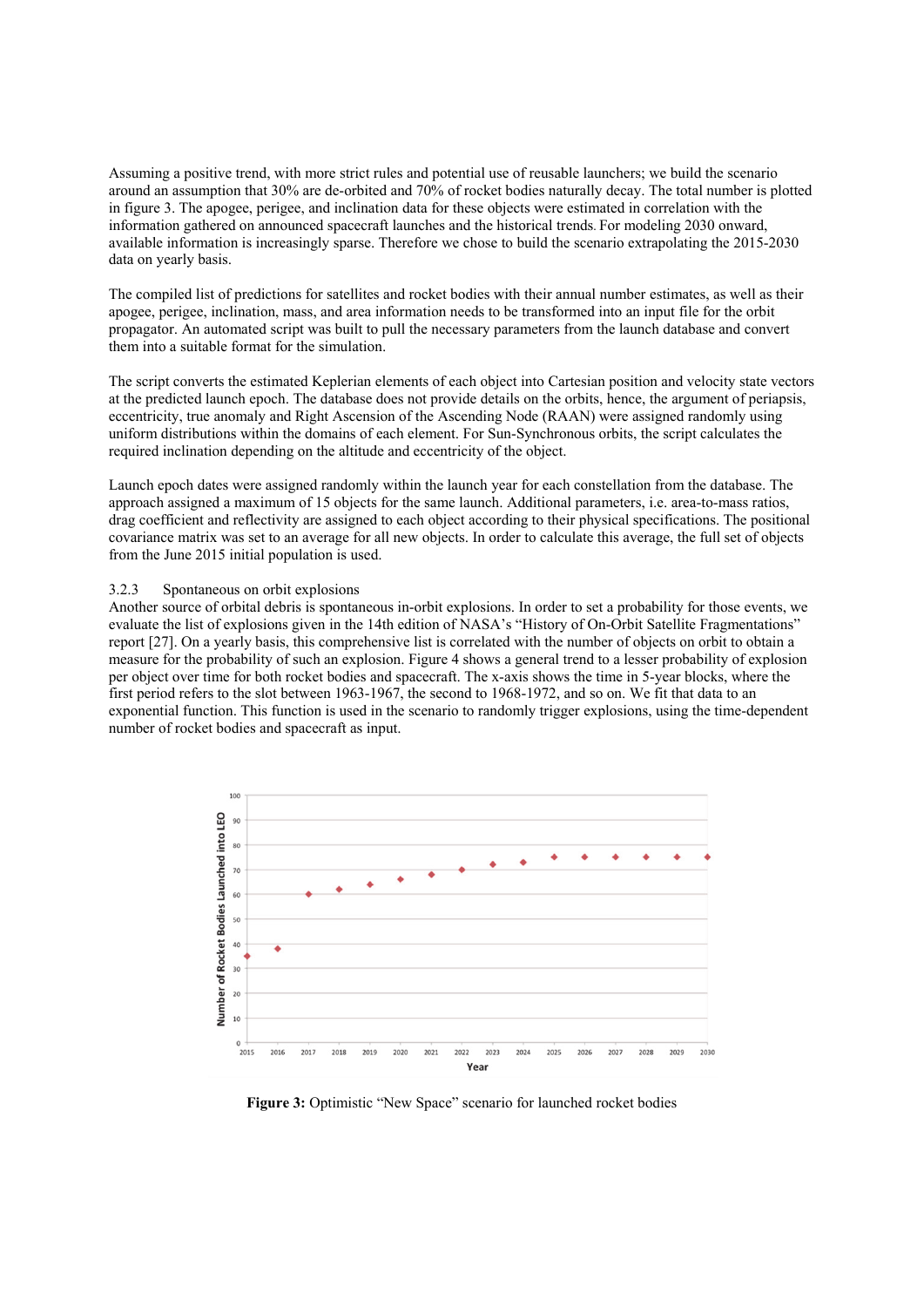

**Figure 4:** Number of explosions divided by objects on orbit over time for satellites and rocket bodies. Period 1 referes to the slot between 1963-1967, period 2 to 1968-1972, ... . Exponential fit added.

#### 3.2.4 Space Weather and SPICE files

In order to allow long term simulations over a 100 year time frame, both the space weather input and the NAIF SPICE input data need to be provided.

The space weather data, which is needed to model the atmosphere's response to the Sun's activity, has to be projected up to July 2115. Our method of extending this data is purely statistical, not physical, and so will not capture all of the intricacies of the Sun. However, it should still capture the general trends, such as periodic variability with the Solar cycle, along with the large degree of day-to-day variation seen in observational data.

The method implemented here makes use of a significant amount of observational data, obtained from [28]. This data extends from January 1st 1957 to July 10th 2015, covering 4 complete cycles (minima and maxima). The data necessary for the NRL-MSISE-00 is the daily value of the 10.7cm flux (F10.7), along with the 81-day centered average of F10.7, and the daily values of the planetary index  $A<sub>p</sub>$  in 3 hour intervals and a daily average.

In order to generate reasonable data for F10.7, we first determine its period by fitting a cosine function to the data:  $f(x) = a_1 \cos(a_2 x + a_3) + a_4$ 

The period is 10.79 years. The observational data includes four complete cycles, which we use. For the future date of interest, we use the corresponding dates in all four of these cycles and consider a 6 month interval centered on these dates. Combining these intervals, we have a distribution of F10.7 values, from which we select a value at random for our future date of interest. The use of such large intervals is an attempt to mirror the short-term variability of F10.7 by providing as many potential values as possible. The results of this technique are shown in Figure 12. The 81-day centered averages are produced from that dataset we create. At the end of the dataset the input interval for each if those averages is reduced to the remaining values.

For the planetary index  $A_p$  we find no obvious repeating pattern. Hence, we use the observational data to create a probability distribution (table 3). According to this distribution an appropriate number of integers are randomly drawn out of each interval.

It should be noted that the use of daily values would be the ideal method of implementing this data. However, to reduce strain during data lookup, we approximate the data by using the values on the first day of each month as constant throughout that month. This still produces reasonable results, with the average altitude of the same object after a year differing by only tens of meters using the two methods.

In addition to the space weather, the NAIF SPICE toolkit needs planetary ephemerides and Earth orientation input data, which were provided by the JPL/NAIF team.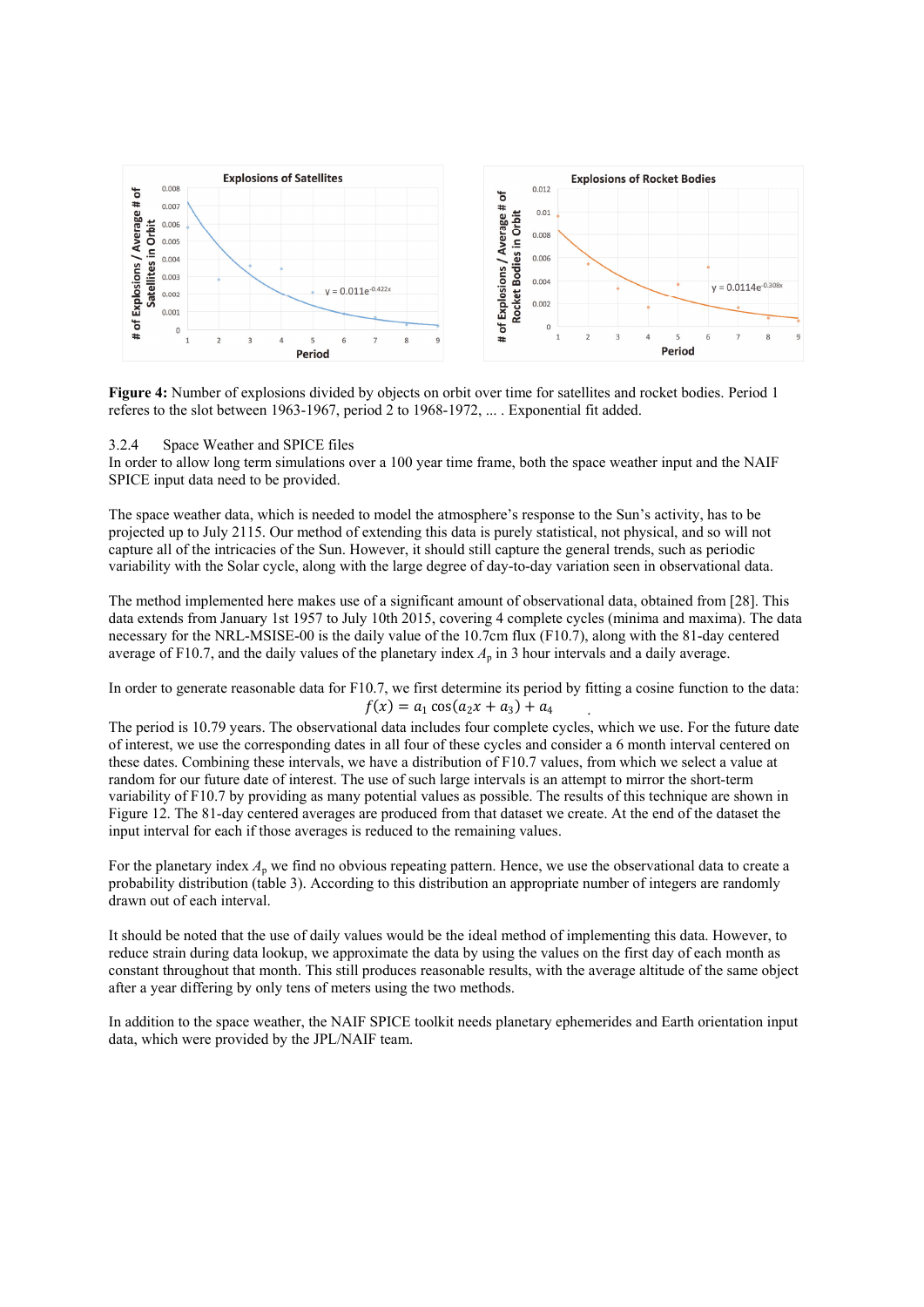| Interval  | <b>Proportion in</b> | <b>Average Difference from</b> |
|-----------|----------------------|--------------------------------|
|           | <b>Observations</b>  | <b>Observed Proportion</b>     |
| $0-10$    | 52.732%              | $3.66\%$                       |
| $10-20$   | 28.372%              | $6.95\%$                       |
| $20 - 40$ | 14.265%              | 3.741%                         |
| 40-80     | 3.741%               | 0.082%                         |
| 80-120    | 0.614%               | $0.033\%$                      |
| 120-160   | $0.171\%$            | $0.017\%$                      |
| 160-200   | $0.067\%$            | $0.01\%$                       |
| 200-240   | 0.024%               | 0.003%                         |
| 240-280   | $0.009\%$            | $0.006\%$                      |

Table 2: Observed historical distribution of the planetary index A<sub>p</sub> and average difference of the implemented data to the historical observations



**Figure 5:** Predicted values of F10.7 up to December 31<sup>st</sup> 2115. Note our curve appears "thicker" than the observed data. This is likely due to the fact that our data varies more than the observational data, given that it was produced by a statistical technique. For instance, the value of F10.7 on any given day has no bearing on the value the following day, which is unlikely to be the case in reality. For a similar reason, our data contains no relatively quiet Solar maxima, despite two appearing in the observational data (including the current one). This is because values from more active maxima are more likely to be selected. So even if a value from a quiet maximum is selected for one day, the next day, a value from an active maximum will likely be drawn.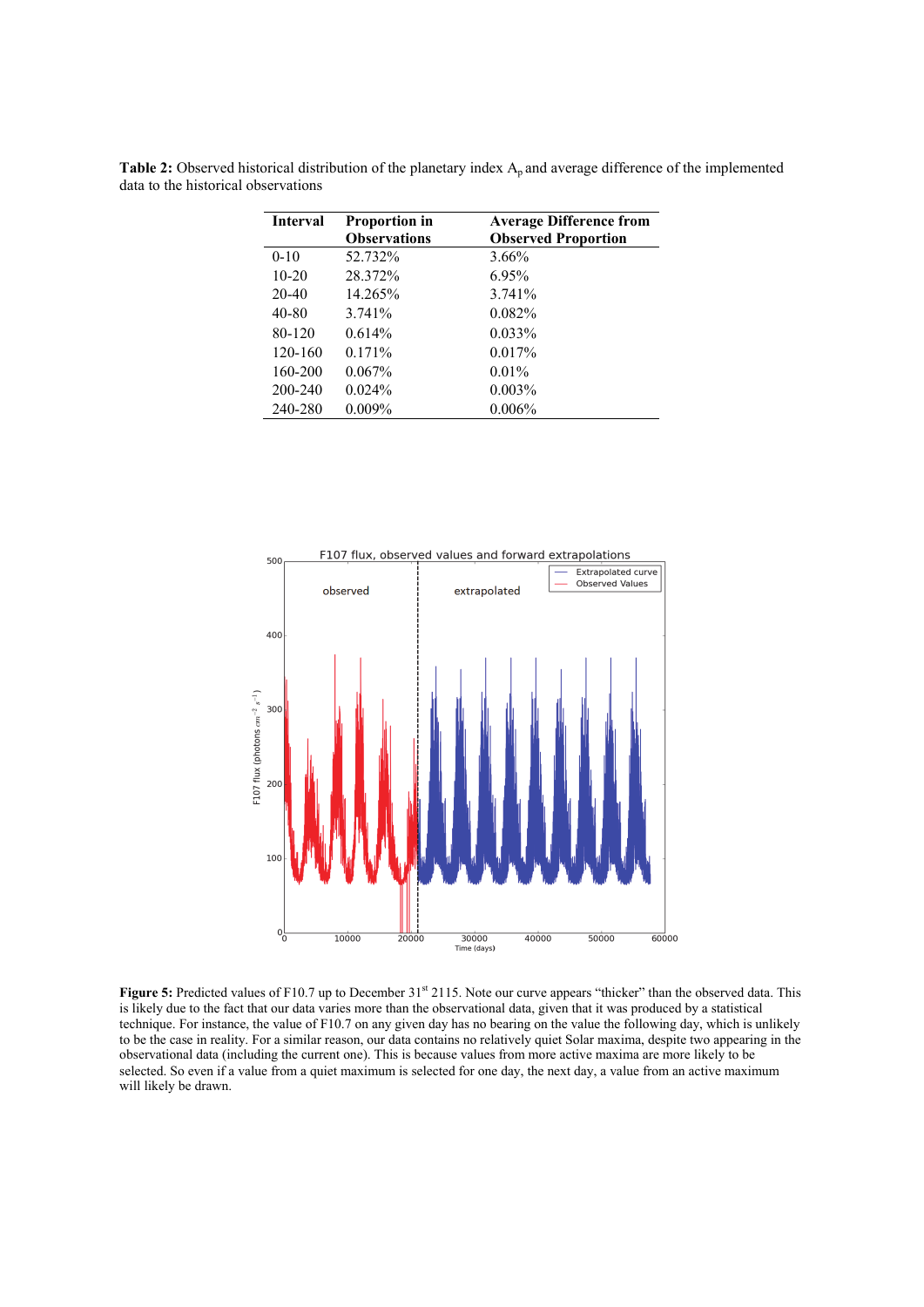# **3.3 Example simulations**

In the following section we provide three examples of data products generated by the current software implementation. For all cases, we use the environmental data as described in the last section.

## *Example 1: Decay of the June 2012 debris population, ignoring any future collisions or explosions*

Figure 5 shows a plot of the debris population over time. The initial input was the June 2012 debris population from the spacetrack catalogue [23], using steps one to three from section 3.2.1 for data conditioning. Collision and explosion functionality had been disabled for this specific simulation run. Hence, figure 6 shows the natural decay of debris objects. The periodic changes in decay rate are a result of the influence of the solar cycle on the drag caused by the upper atmosphere.

# *Example 2: LEO population for optimistic "New Space" scenario including collisions and explosions*

For the data plotted in figure 7, full collision and explosion functionality of the code are enabled. The initial population is using the space-track catalogue from June 2015 and full data conditioning as detailed in steps 1 to 4 in section 3.2.1. On top of that initial population we are introducing additional objects to the population over time, based on the results of the projections described in section 3.2.2. This assumes a thriving "New Space" economy, fulfilling currently announced plans for new satellite constellations and the required replenishing launches to keep them operational. This accounts for approximately 900 launched spacecraft per year. In this (singular) simulation run, the first collision occurs in late 2023. It involves two rocket bodies at 850 km, producing over 5000 pieces of debris. Further major collisions occur in late 2029, early 2030, 2034 and 2035.

## *Example 3: Number of LEO conjunctions for optimistic"New Space" scenario*

This example uses the same scenario as in example 2. Figure 8 shows the number of conjunctions with a probability of collision larger than  $10^{-4}$  in each year. There is an obvious increase over the years. The absolute maximum in 2023 is caused by follow up conjunctions after the initial collision.



**Figure 6:** Number of debris objects in Low Earth Orbit over time. Collisions and explosions are disabled.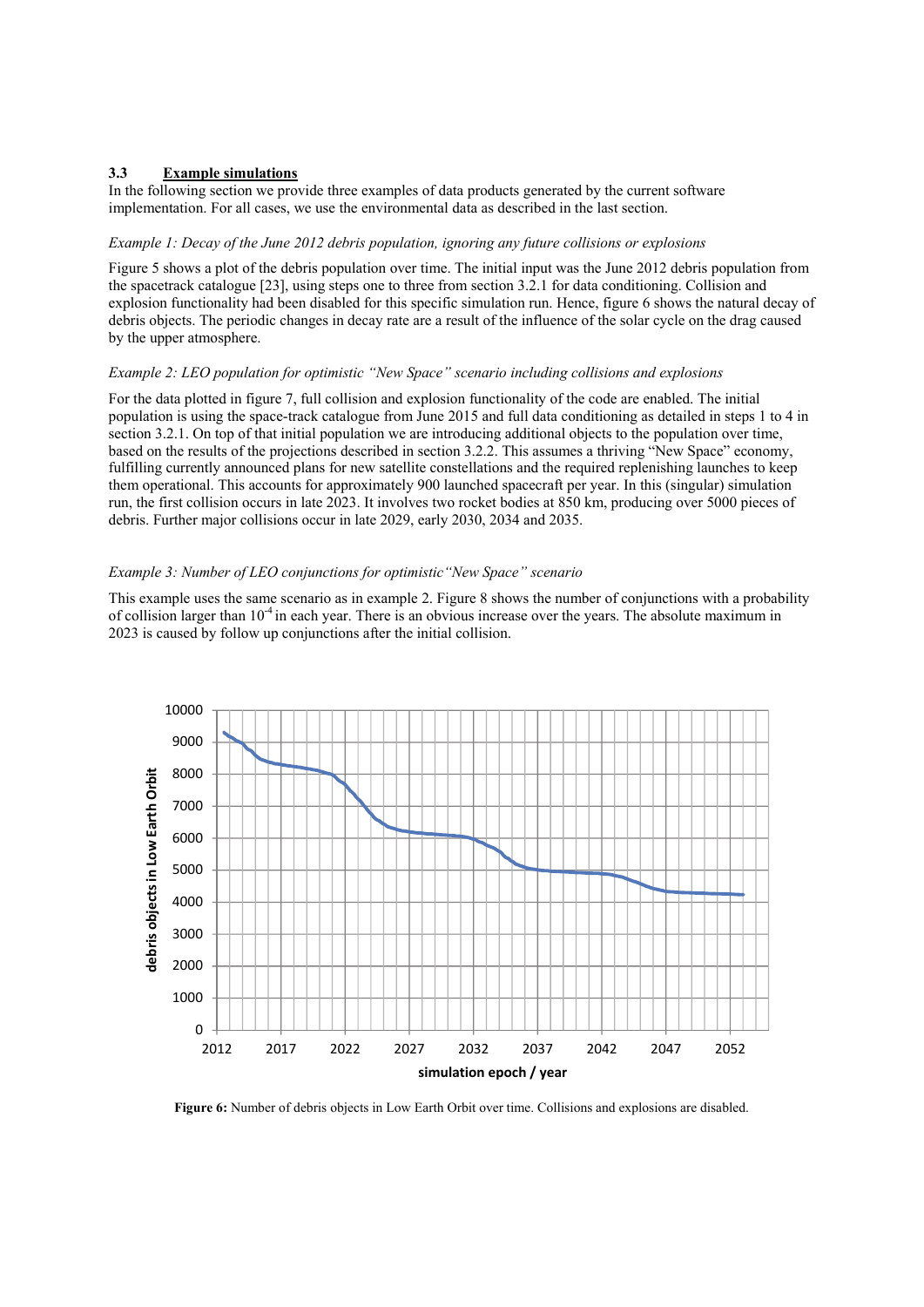

**Figure 7:** Number of debris objects in Low Earth Orbit over time for a single simulation run using the optimistic "New Space" scenario.



Figure 8: Number of conjunctions with a probability of collisions larger than 10<sup>-4</sup> for one run of the optimistic "New Space" scenario.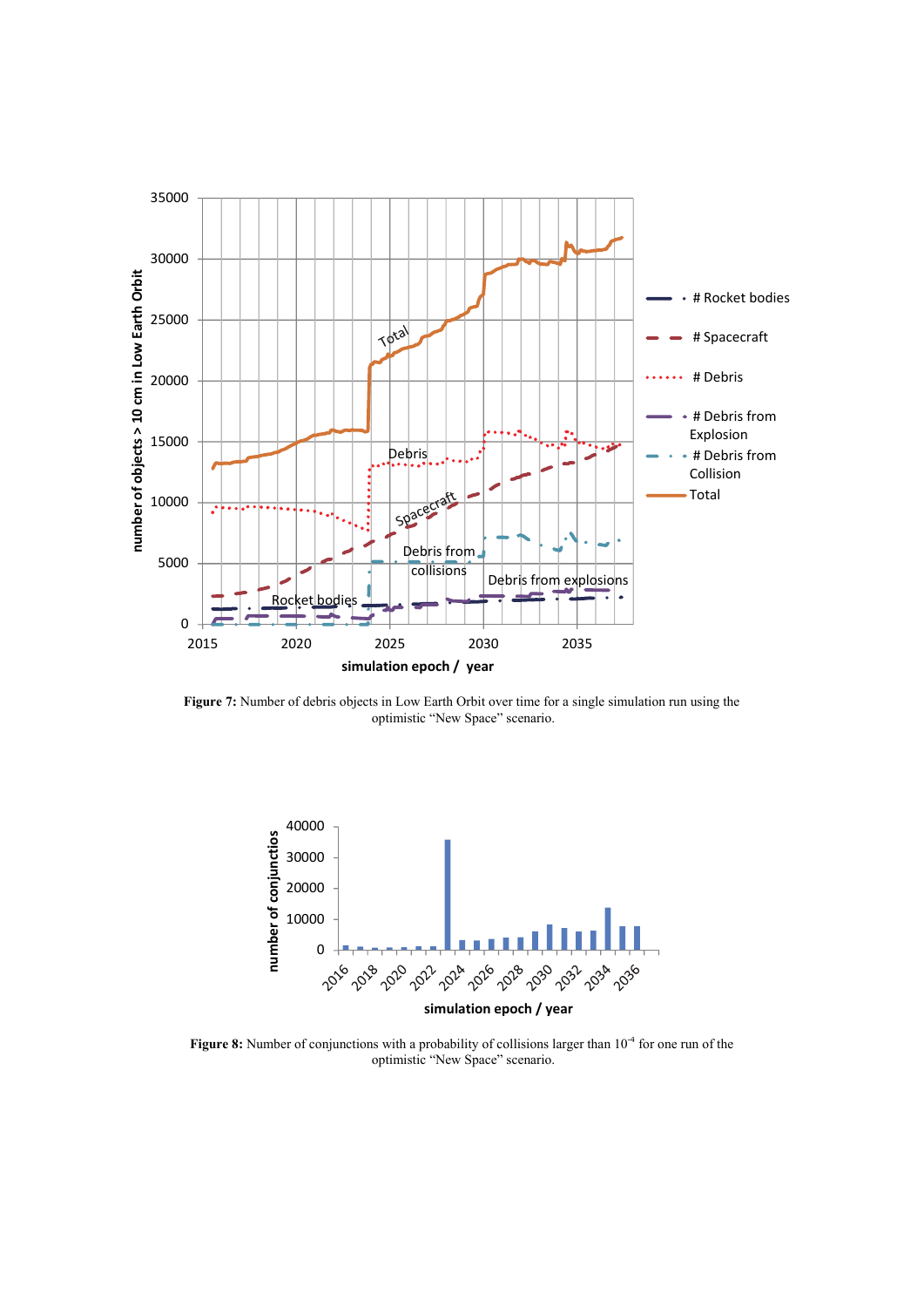#### **4. NEXT STEPS**

While single runs already provide interesting information, e.g. about the total number of conjunctions in a certain debris environment, error bounds and average projections can be obtained with a full Monte Carlo treatment. Implementing that will be our main task for the future.

Further steps aim to increase flexibility in scenario development. We want to:

- Enable execution of predefined trajectories (e.g. for launches or de-orbit maneuvers),
- Enable changing object properties at given times (e.g. to simulate attachment of tethers or drag enhancement devices), and
- Increase the number of objects that can be simulated to enable the assessment of an environment with more particles or with broader knowledge of smaller particles.

## **5. CONCLUSION**

We described our chosen methodology for a flexible, open scenario space debris simulation software, as well as its current status of implementation. We are using a highly parallel simulation approach that utilizes NASA's Pleiades supercomputing cluster. The current implementation propagates all objects in the simulation with a high precision propagator. Time steps are chosen dynamically, and determined by the chosen relative tolerance setting. We further described our approach for the development of input scenarios that includes both the current space environment, including spacecraft, rocket bodies and debris and also projects future launches. For the future launches we detailed one specific scenario that assumes a successful development of the current "New Space" economy. We provided examples of data outputs of the current software suite.

# **6. Acknowledgments**

We would like to thank our colleagues and the center management at NASA Ames Research Center for continuing support. We also would like to thank the NAIF SPICE team at JPL, especially Nat Bachman for providing a long term version of their Earth orientation file. We thank Cyrus Foster both for his past contributions, implementing the original propagator, and for useful discussions over the last months. Special thanks go to Wang Ting (Princeton) for sharing his area-to-mass ratio database and for providing insight in a past implementation of the EVOLVE breakup model. For useful discussions we would like to thank Gene Stansbery, Paula Krisko, Carsten Wiedemann, Jonas Radtke and Holger Krag. We thank Andrew Shacker for providing useful input for future versions of the software.

#### **7. REFERENCES**

- 1. Ailor, W.; Womack, J.; Peterson, G.; Lao, N." Effects of Space Debris on the Cost of Space Operation." *61st International Astronautical Congress*; Prague; Czech Republic, 29. Sept-1 Oct. 2010; IAC-10.A6.2.10, 7p.
- 2. Liou, J.-C. and Johnson, N. "Instability of the present LEO satellite populations." *Adv. Space Res.*, 41, 1046- 1053, 2008.
- 3. Kessler, D. and Cour-Palais, B. "Collision frequency of artificial satellites: The creation of a debris belt." *J. of Geophys*. Res., 83(A6), 2637–2646, 1978.
- 4. Inter-Agency Space Debris Coordination Committee, "Stability of the Future LEO Environment", IADC-12-08, Rev. 1, January 2013
- 5. McKnight, D.S; Di Pentino, F; Kaczmarek, A.; Dingman, P.,"Sstem Engineering Analysis of Derelict Collision Prevention Options",  $63<sup>rd</sup>$  International Astronautical Congress, Naples, IT, 2012l IAC-12-A6.5.2.
- 6. Mason, J.; Stupl J.; Marshall, W.; Levit, C. "Orbital debris–debris collision avoidance." *Advances in Space Research* Vol. 48 No. 10 (2011): 1643-1655.
- 7. Stupl, J.; Mason, J.; Marshall, W.; Levit, C.; Smith, C.; Olivier, S.; Pertica. A.; De Vries, W."LightForce: An Update on Orbital Collision Avoidance Using Photon Pressure." *63rd International Astronautical Congress*; Naples, Italy; 1-5 Oct. 2012; IAC-12.A6.5.11.p1.x14662.
- 8. Stupl, J.; Faber, N.; Foster, C.; Yang Yan, F.; Levit, C.; "LightForce Photon-Pressure Collision Avoidance: Efficiency Assessment on an Entire Catalogue of Space Debris"AMOS 2013,10-13 September 2013,Wailea, HI